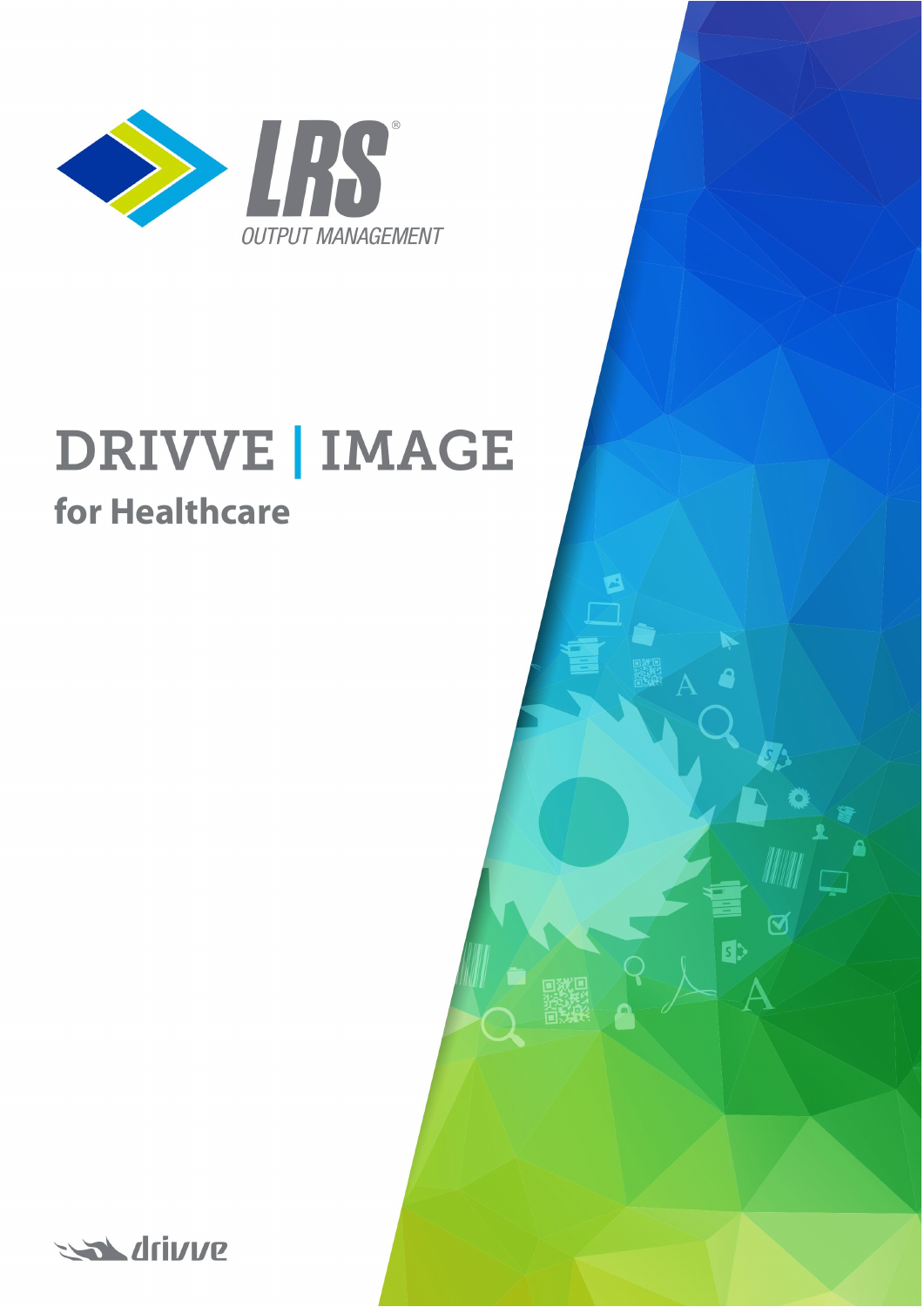

### **DRIVVE | IMAGE**



#### Drivve | Image for Healthcare

Organizations and institutions that are active in the health sector - such as medical practices, hospitals, elderly and nursing homes, health insurance companies or pharmacies - are confronted with growing demands for how they manage information. Demands that are barely feasible for documented data in paper format.

The efficient digitization of paper documents and electronic dissemination of healthcare data are the basis for conscientious patient care. Whether this involves diagnostic data such as X-rays or general information such as patient questionnaires, Drivve | Image software can automate digitization, enable secure archiving of documentation and ensure the traceability in the system of your choice.

#### Drivve | Image Functionality

Healthcare organizations can use the Drivve | Image solution to establish a compliant and secure document management environment that integrates with the hospital information system and saves resources, reduces administrative costs and ensures the confidentiality of data management.

In addition, customers benefit from personalized scan profiles and process automation options that bring accuracy and consistency in indexing and processing documents.

#### Advantages

- **Complete all processing steps with the single push of a button** -Digitize, archive, and forward documents with a single touch of a button, and take advantage of various connectivity options in a single workflow.
- **The highest degree of usability** Employees get all the advantages of an intuitive interface without the need for lengthy seminars and training; most users don't even realize they are working with scanning software.
- **Centralized device management** All scanning devices are managed centrally by the administrator - the software is installed one time on the server instead of local workstations, so configurations can be deployed on all devices at the same time.
- **Protect your data** Prevent unauthorized access to sensitive documents or patient data thanks to the sophisticated rights system, log-in functionality, PDF encryption and seamless connection between the scanning device and the archiving software or database used for storage.

#### Example

Claudia works as a healthcare assistant in a medical practice group and a lot of her work consists of processing patient data. During the first visit to the practice, each patient completes a questionnaire, which is archived in digital form and serves as the basis of the patient's record. External laboratory results, x-rays, surgical reports, etc. are also digitized and included within the file.

With Drivve | Image software, Claudia can streamline these processes and work more efficiently, leaving more time for consulting with and providing care for patients. Straight from the operating panel of the scanning device, she can search for the relevant patient data in the archive system and

<sup>------------------------------------------------------------------------------------------------------------------------------------------------------</sup> The LRS Chevron logo and Drivve are registered trademarks of Levi, Ray & Shoup, Inc. In certain jurisdictions Drivve | Image and Drivve | DM are trademarks of Levi, Ray & Shoup, Inc. All other brands and their products are trademarks or registered trademarks of their respective holders and should be noted as such. All information is subject to change without notice.

<sup>©</sup> 2019 Levi, Ray & Shoup, Inc. All rights reserved.